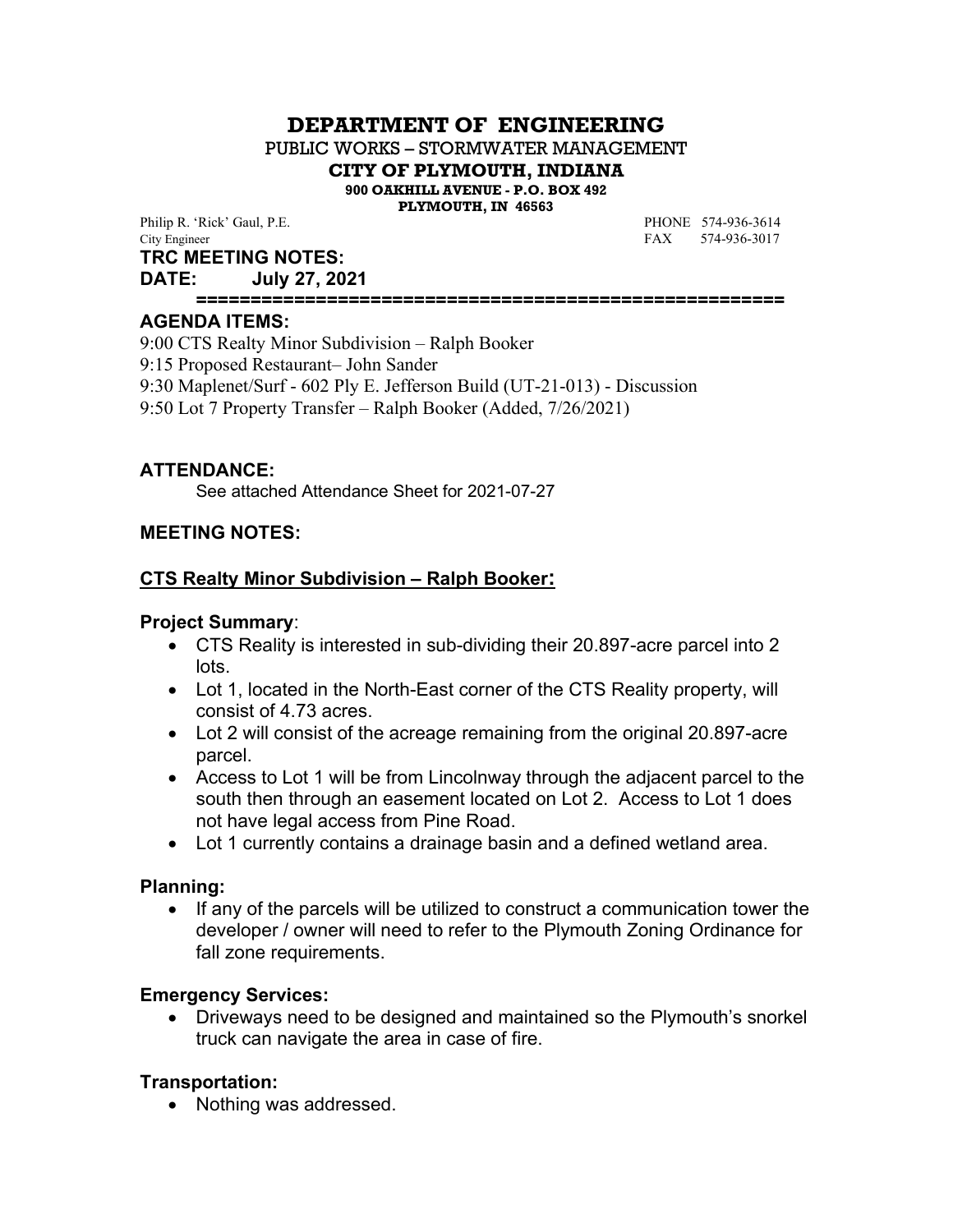## **Utilities:**

• No City utilities are located in the area.

## **Drainage:**

 Any future drainage will need to utilize the existing basin and will need to contact the Marshall County Surveyors Office for the drainage approval process.

## **General:**

• Nothing was addressed.

# **Proposed Restaurant– John Sander:**

## **Project Summary**:

- A developer, from Chicago, is interested in constructing a 2,225 square foot, 36 seat food & beverage restaurant.
- The proposed development will contain 30 10'x20' parking spaces and a designed 11 space stacked drive thru.
- The developer is planning for a spring 2022 construction start with a fall 2022 opening.

# **Planning:**

- Parcel is zoned C-3.
- Per Keith setbacks, signs and parking appear to meet the Plymouth Zoning Ordinance. No variances are to be expected.
- Signs are limited to 75 square foot in size with a total of 4 signs can be placed on the property.
- Any variances from the zoning standards shall be taken to the Plan Commission for their approval. Plan Commission meets on the 1st Tuesday of each month unless this date falls on a holiday or an election day then the meeting is moved to the next day.
- Variance request must be turned into the City Office on or before the 15<sup>th</sup> of the month prior to the meeting date. If the  $15<sup>th</sup>$  falls on a weekend the deadline is the Friday prior to the  $15<sup>th</sup>$ .
- Once approved the Construction Design Release and plans shall be sent to the Plymouth Building Commissioner, Keith.
- Parking and/or general lighting shall be 90-degree cutoff with no more than 5 lumens projecting across the property line.

# **Emergency Services:**

• Nothing was addressed.

## **Transportation:**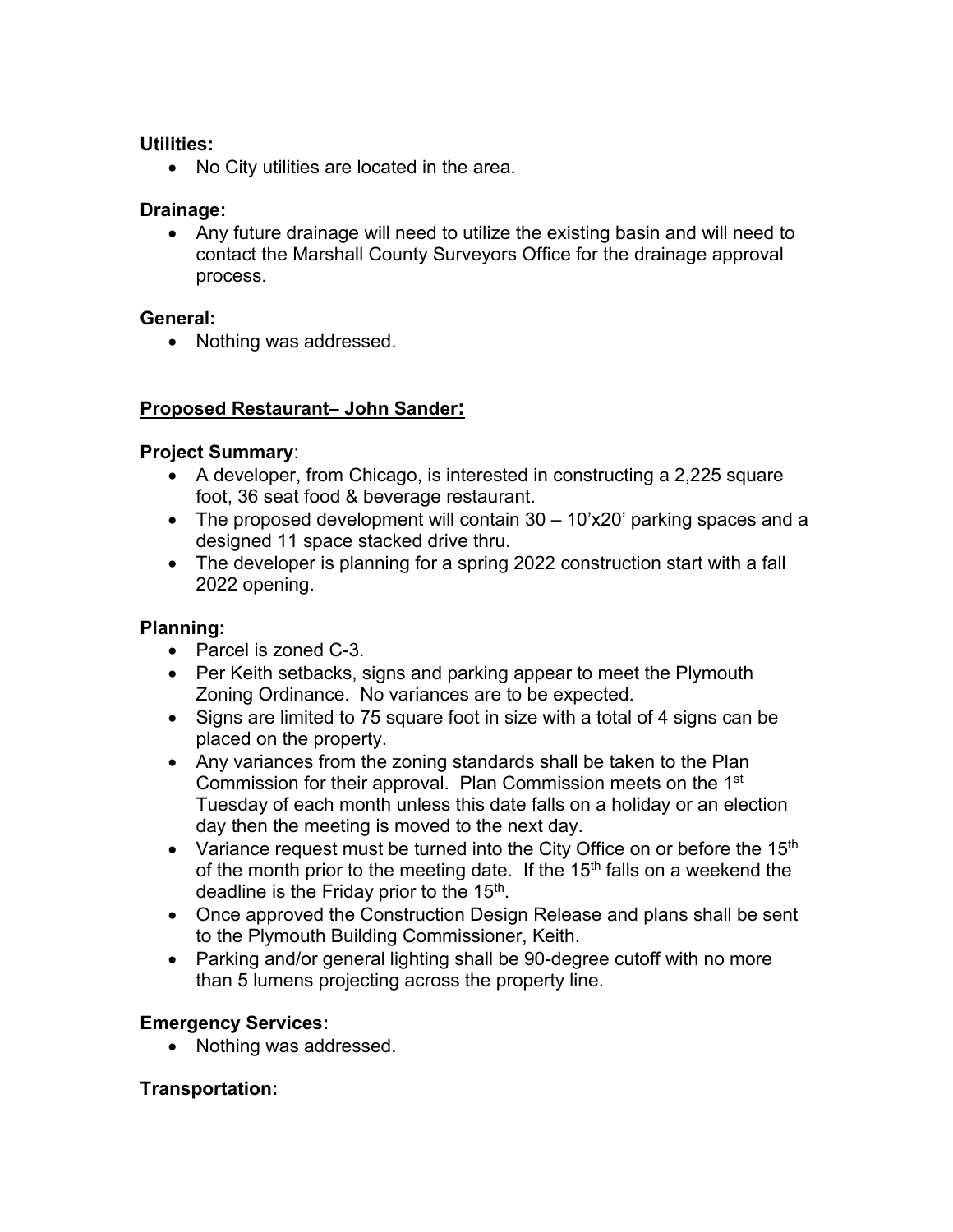- The proposed site plans indicate a single driveway will be constructed to access the site. A driveway permit is required with a cost of \$100.00.
- If needed a street cut permit is required for each street cut. Street cuts 4' wide (max.) and no more than 24' in length will be \$500.00 plus asphalt costs. Larger street cuts must be performed by a qualified paving contractor, who's cost above the \$500.00 base permit fee shall be paid by the person making the application.

## **Utilities:**

 A sanitary sewer manhole is located to the West of the Arby's restaurant and is being extended eastward by the current Goodwill developer that is currently under construction.

## **Drainage:**

- Due to the presented site plan it appears stormwater detention will utilize underground storage. Underground storage must be designed as a closed system making it easier to clean and maintain. Design shall be based on a 100-year critical storm.
- Drainage from the site may be released at a 10-year undeveloped rate however, this may be downsized by an orifice into the nearby drainage ditch if the ditch will handle the upstream flow from the proposed & existing development. Minimum orifice shall be 4" in diameter.
- Refer to the City's website. www.plymouthin.com, for the 3-tier stormwater application and design criteria.
- The site will be less than 1-acre therefore a full Storm Water Pollution Prevention Plan (SWPPP) is not required although erosion control measures shall be part of the prepared drainage site plan.
- To avoid delays in the review process the City encourages the designer to review and follow the check list provided on the City's website and ensure all review items are addressed.
- Once the drainage plan has been turned into the City Office the City has 10-days, excluding weekend and holidays, to preliminary review the plans to ensure all materials have been received. If discrepancies are encounter with the plans or calculations the review timeclock is reset and a new 30-day review clock begins. The 30-day review clock resets each time the revised plans are returned to the city and more discrepancies are encountered.
- Culverts placed under driveways shall be Concrete Reinforced Pipe (CRP) with matching end sections.

# **General:**

• A mailing / site address must be requested through the Plymouth City Engineers office. The address request must be made by the owner of the site.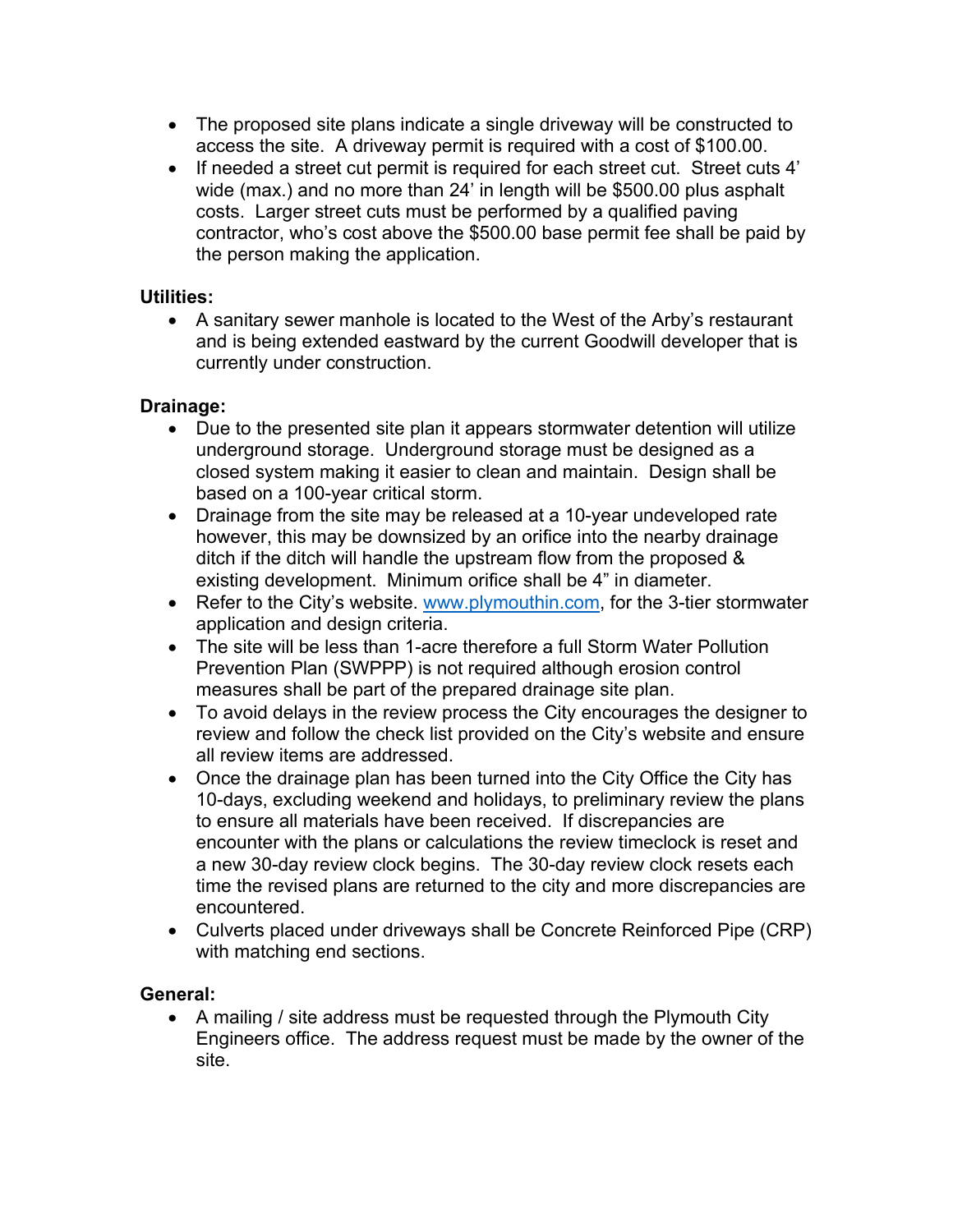# **Maplenet/Surf - 602 Ply E. Jefferson Build (UT-21-013) - Discussion:**

# **Project Summary**:

- Surf Broadband Solutions, also known at Surf Air & Maplenet, is interested in installing fiber starting within select areas in and around the City of Plymouth with the hope of connecting all of the City.
- The proposed fiber installation will take place along City streets and within alleyways.
- The buildout will utilize the recently installed school fiber installation as their backbone.

# **Planning:**

• Refer to the Plymouth City Zoning Ordinance for visual sight distance requirement when placing above ground cabinets.

## **General:**

- Handholes placed within pavement or gravel travel surfaces within the public right-of-way shall utilize a concrete structure with a steel casting and lid. Covers shall be depressed a maximum of 1/2" from the surrounding surface to avoid being damaged by snow removal equipment.
- Polymer handholes are permitted within the public right-of-way provided they are traffic rated, placed outside the maintained pavement or gravel driving surface and are located near a protective structure like a power pole. Covers shall be flush or depressed from the surrounding surface to avoid being a tripping hazard.
- Non-traffic rated handholes are permitted within the public right-of-way provided they are located within a maintained grass area and are located a minimum of 5' away from a paved or gravel surface. Non-traffic rated handholes can be located within 2' of a paved or gravel surface if a raised concrete curb separates the paved / gravel surface from a grassed area.
- Handhole lids shall be marked with the services name and contact information.
- Locating puck may be added to handholes to aid in locating in case the handhole becomes not visible.
- Care shall be taken to reduce the number handhole and connection points placed within public right-of-way.
- Installed ducts are limited to one side of an alleyway or street, not both sides. This is done to help prevent the cluttering of the public right-of-way.
- Utility locates shall be performed prior to any design work to verify the proposed installation will not interfere with the maintenance of existing utilities within the proposed area.
- Handhole and/or connection point damage will be repaired by Surf Broadband / Directline.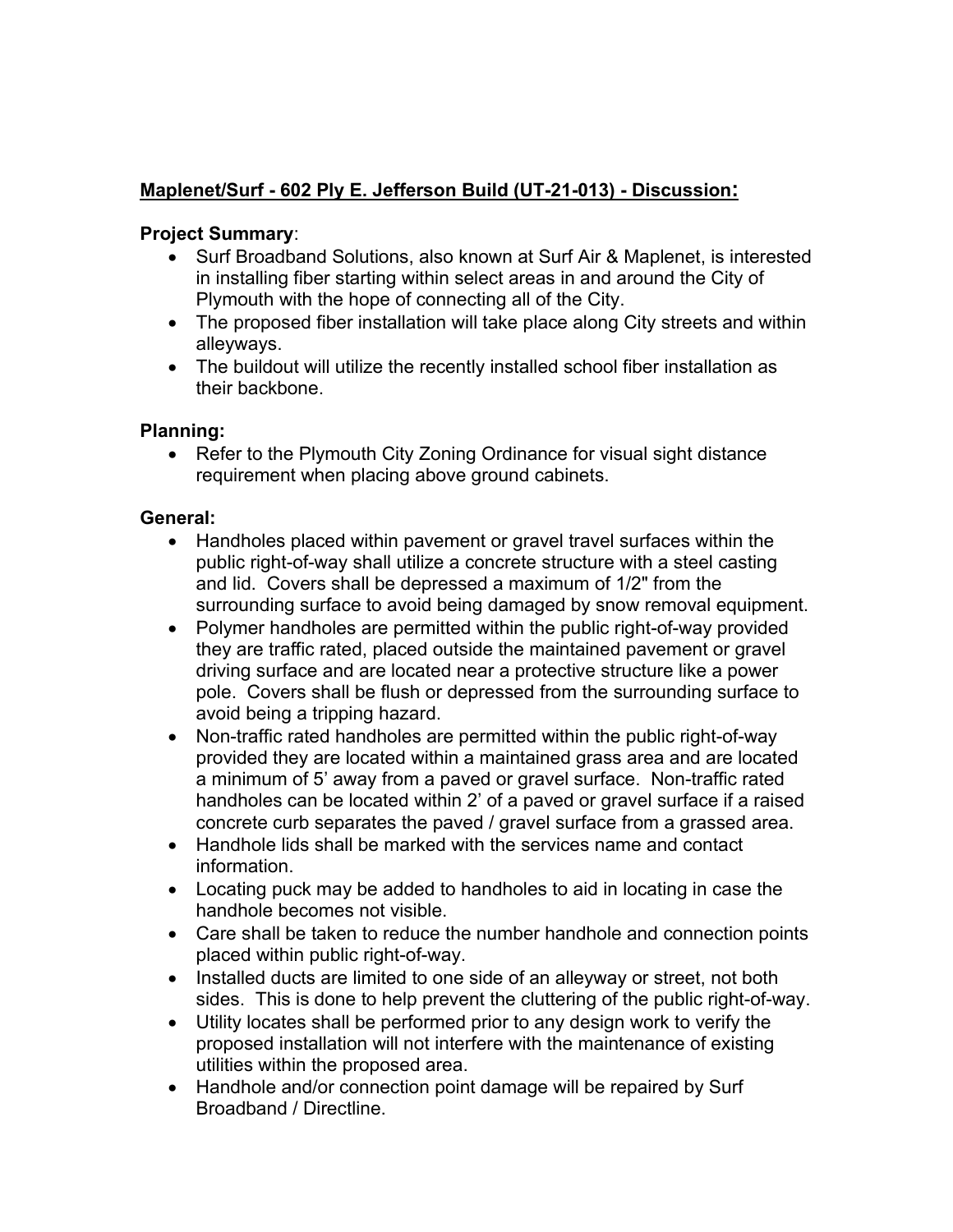- Surf Broadband / Directline has previously installed ducts and infrastructure to interconnect the schools within some areas of their proposed build-out. The approved installation was to include 2 ducts. One duct was to be used for the school interconnect and the other was for future use. Due to the extra duct installed the City will not permit any additional ducts within these areas by Surf Broadband / Directline at this time.
- Individual service connections:
	- o Services crossing gravel alleyways shall be installed 12"- 24" deep.
	- o Services crossing paved areas shall be 24"- 36" deep.
	- $\circ$  Services installed within the right-of-way after the initial buildout is complete will require a new work in the right-of-way permit.
- If needed a street cut permit is required for each street cut. Street cuts 4' wide (max.) and no more than 24' in length will be \$500.00 plus asphalt costs. Larger street cuts must be performed by a qualified paving contractor, who's cost above the \$500.00 base permit fee shall be paid by the person making the application. Street cuts shall be saw cut.
- Each proposed build-out will be approved individually.

# **Lot 7 Property Transfer – Ralph Booker (Added, 7/26/2021):**

## **Project Summary**:

• A previously constructed privacy fence in the rear yard of 234 E. Lake Ave. was constructed across the property line onto the property of 225 Pennsylvania Ave. The two owners would like to correct the problem by reconfiguring the current property line between the properties to incorporate the fence with the property at 234 E. Lake Ave.

# **Planning:**

• The building located on 234 E. Lake Ave. currently does not meet the rear yard setback requirements and will not meet the rear yard setback requirements after the relocation of the property line but the move will make the rear setback better.

# **Emergency Services:**

• Nothing was addressed.

## **Transportation:**

• Nothing was addressed.

## **Utilities:**

 Pictures presented at the meeting indicate at least one sanitary sewer risers / cleanout is located between the building, on the property of 234 E. Lake Ave., and the fence.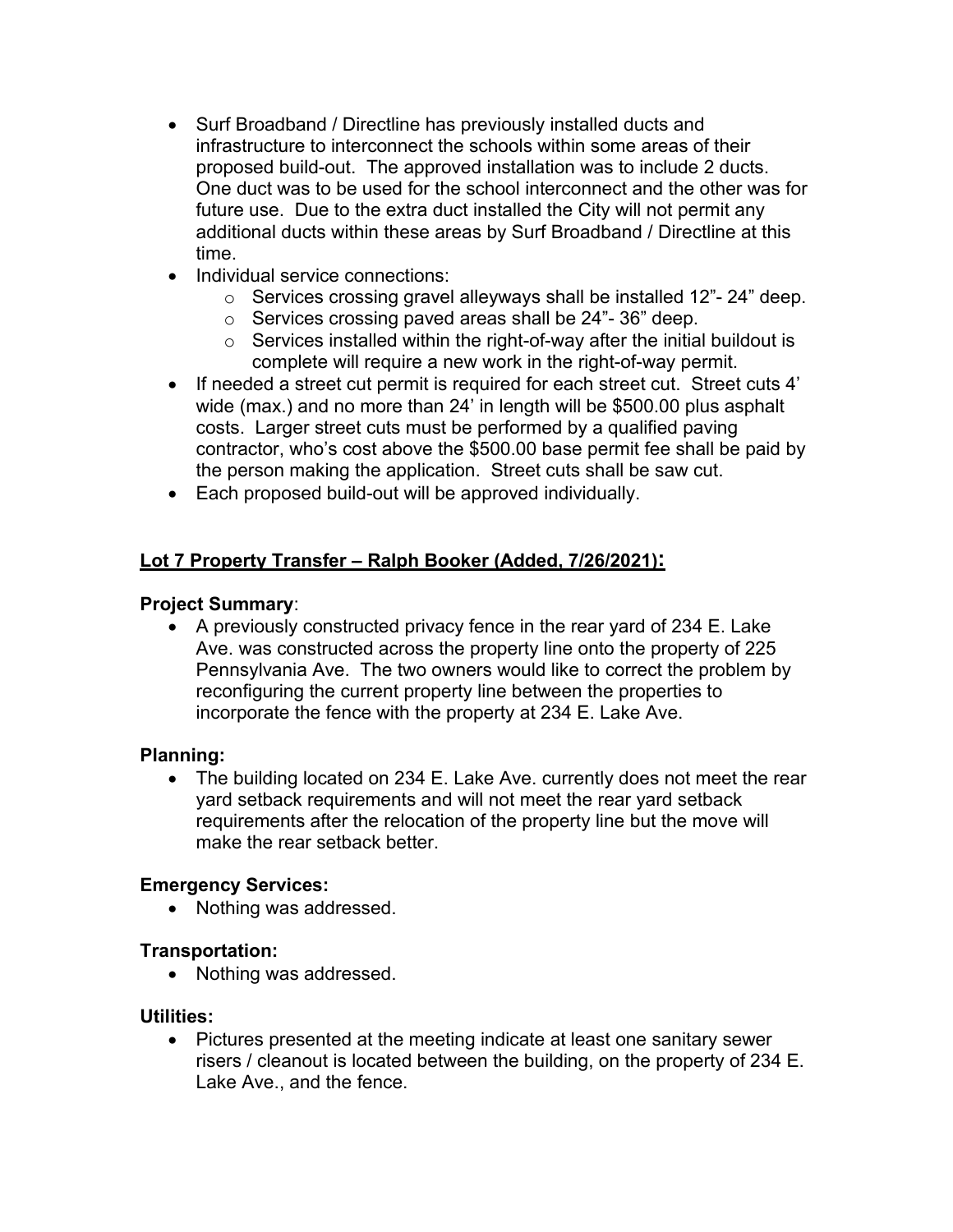Both homeowners should determine where their utilities are located. If utilities are located on the adjacent property agreements shall be established as to who is responsible for maintenance and if maintenance is required access to said utilities is mutual.

# **Drainage:**

• Nothing was addressed.

## **General:**

 $\bullet$ 

## **END OF MEETING**